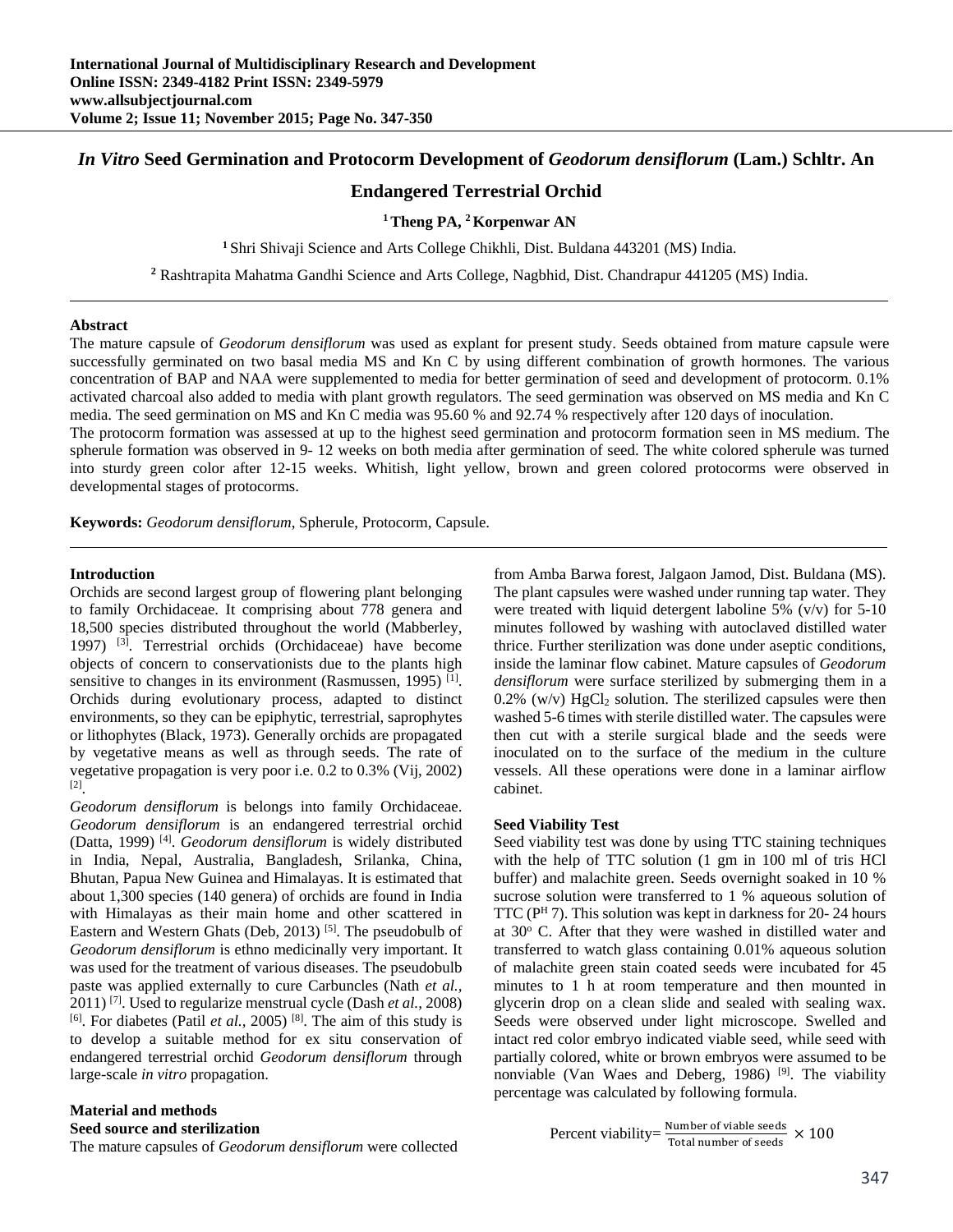# **Media Preparation**

The germination media used were Knudson C (Kn C) and Murashige and Skoog (MS) medium for present investigation. In Kn C media 2 % sucrose and MS media 3 % sucrose served as carbon source. In addition, two different plant growth regulators (PGRs) NAA and BAP were supplemented to each type of medium in different combinations (Table: 2). Media also supplemented with 0.1% activated charcoal. Culture vessels with inoculated seeds were maintained in the culture room with 14/10 h light and dark cycle at  $25 \pm 2$  °C.

## **Study of seed germination and protocorm morphogenesis**

Some seeds were scooped out and dispersed in one drop of water on a glass slide after 20 days of inoculation. These seeds were observed under a light microscope to find out the germination rate. All swollen seeds were considered to be germinated. Germination was calculated by using the formula:

$$
\%
$$
 of germination  $\frac{\text{Total number of seed germinated}}{\text{Total number of seed observed}} \times 100$ 

Morphology and texture of germinated seeds were observed under a light microscope at the end of 30, 60, 90 and 120 days after inoculation of seeds to media.

# **Result and Discussion**

## **Seed Viability Test**

The seed viability test was taken by using TTC stain. The

embryo of *Geodorum densiflorum* seeds turns red with triphenyl tetrazolium chloride (Fig. 2). The seed viability test confirmed the seed viability was about 96.59%. The percent of seed viability was reduces with increase time from harvesting.

#### **Seed germination**

Seeds of *Geodorum densiflorum* are minute, dust like and fusiform in shape. The seed germination rate and duration varied with the medium used. Maximum germination % and the appearance of protocorm were achieved on MS medium. After some days, white nodular swelling of seed was observed. Seed germination began 5- 6 week after inoculation. Seeds initially showed swelling of the embryo (Fig: 3) then followed by rupturing of the seed testa and emergence of protocorm. Seed germination occurred on both MS and Kn C media produces globular structure within 50- 60 days after inoculation. These nodular swellings were subsequently converted into spherules. The percent seed germination was mentioned in table: 1 and graphical presentation in fig. 1.

| <b>Table 1:</b> Percent seed germination in mean $\pm$ S.E |  |  |  |
|------------------------------------------------------------|--|--|--|
|------------------------------------------------------------|--|--|--|

| Media | 30 days<br>60 days |                  | 90 days          | 120 days         |  |
|-------|--------------------|------------------|------------------|------------------|--|
| MS    | $0.0 \pm 0.0$      | $56.65 \pm 0.22$ | $92.54 \pm 0.12$ | $95.60 \pm 0.60$ |  |
| Kn C  | $0.0 \pm 0.0$      | $54.41 \pm 0.18$ | $89.33 \pm 0.14$ | $92.74 + 0.12$   |  |



MS (95.60 %) media shows maximum germination. Protocorm were formed on MS media were yellowish white in color. On Kn C media, germination rate was 92.74 %. Asymbiotic seed germination success depends on seed conditions such as seed capsule maturity and origin, as well as physical germination condition and the constituent in the growth media (Kauth *et al*., 2008 and Zeng *et al*., 2014) [12, 13]. Asymbiotic germination has many advantages including the capability to produce healthy seedlings at a frequency and rate far greater than achieved in nature (Nadarajan et al., 2011)<sup>[14]</sup>.



**Fig 2:** TTC stain viability test.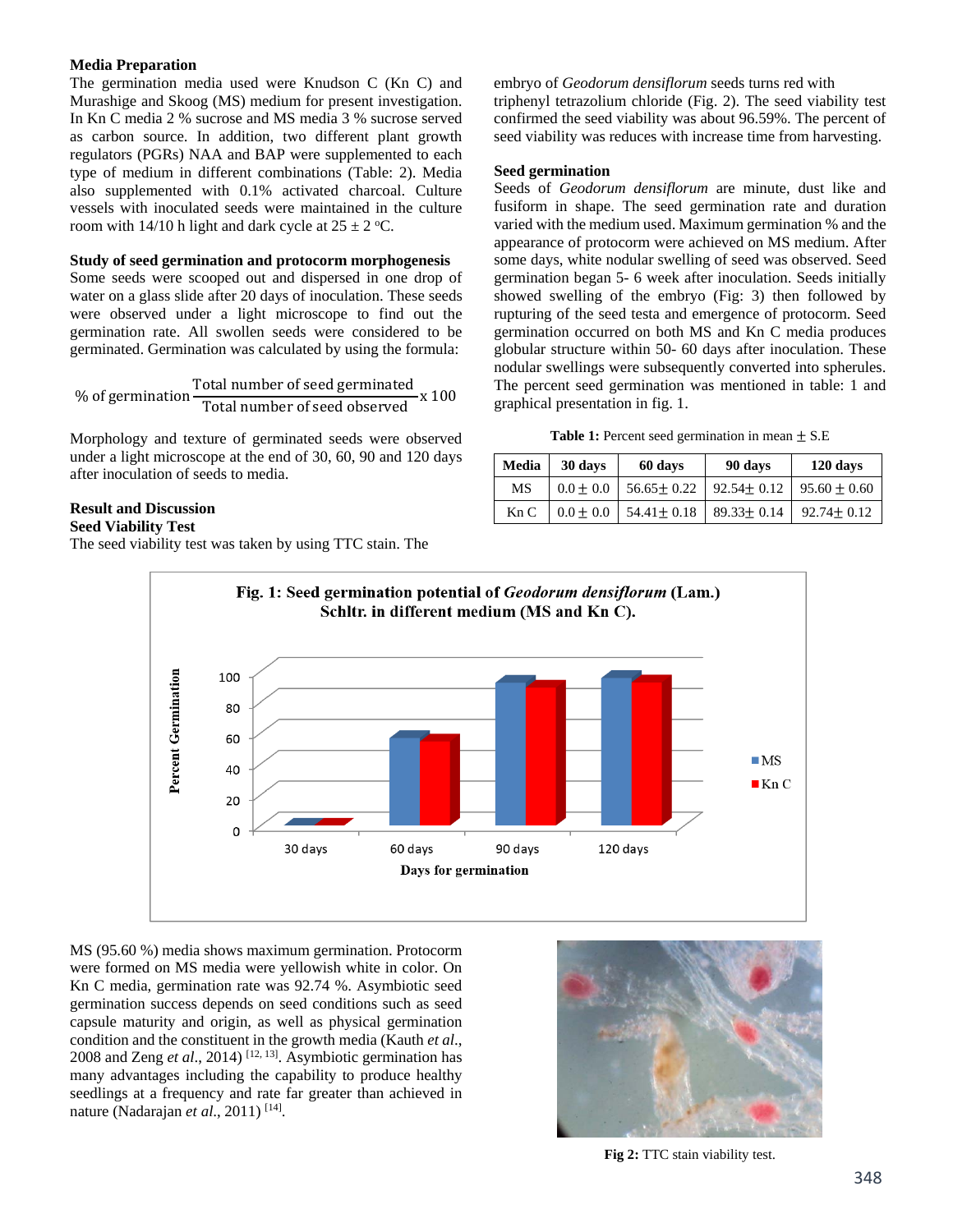

**Fig.3:** Swelling in seed (initiation of germination).



**Fig. 4.** White color protocorm formation on media.



**Fig. 5.** Green color protocorm formation on media.



**Fig. 6**. Initiation of first leaf to protocorm.



**Fig. 7:** PLB (Rhizome) with multiple shoot buds.

#### **Morphology, growth and development of protocorms:**

The germinated seeds after emergence from seed coat initially appeared white with pointed basal end. The globular structure was formed from the inoculated seeds of *Geodorum densiflorum*. The swelling was observed after development of white colored embryo. The spherule formation was observed after 9- 12 weeks on MS and Kn C media. The white colored spherule was turned into sturdy green in color after 12- 15 weeks (Fig. 5).

After germination of seed, it was developed into globular structures called as protocorm (Morel, 1960)  $^{[15]}$ . Shown in fig: 5. within a short period of time, a large number of secondary protocorms can be also obtained (fig. 4). Due to this reason, protocorm was preferred a great alternative for propagation of orchids. A protocorm is the tuber like swollen part of an orchid seed, which produced during early stage of germination. Whitish, light yellow and green colored protocorms were formed after seed germination (Roy and Banerjee, 2001) [16]. Beside these, brown color protocorms with hairy rhizoids were observed in PGRs supplemented culture media.

**Table 2:** Germination of seeds of *Geodorum densiflorum* on agar solidified media.

|               | PGRs (mg/l) |            | <b>Spherule</b> | <b>Protocorm</b> |
|---------------|-------------|------------|-----------------|------------------|
| <b>Medium</b> | <b>BAP</b>  | <b>NAA</b> | formation time  | formation time   |
|               |             |            | (in weeks)      | (in weeks)       |
| MS            |             | 3          | $11 - 12$       | $13 - 14$        |
|               | 1.5         | 2.5        | $9 - 10$        | $12 - 13$        |
|               | 2           | 2          | $10 - 11$       | $12 - 13$        |
|               | 2.5         | 1.5        | $10 - 11$       | $12 - 13$        |
|               | 3           |            | $11 - 12$       | $14 - 15$        |
| KnC           | 3           |            | $11 - 12$       | $13 - 14$        |
|               | 2.5         | 1.5        | $11 - 12$       | $12 - 13$        |
|               | 2           | 2          | $10 - 11$       | $12 - 13$        |
|               | 1.5         | 2.5        | $9 - 10$        | $11 - 12$        |
|               |             | 3          | 11-12           | 13-14            |

The sturdy green color protocorm form single leaf which are the initial stage in shoot development (fig. 6). The protocorm developed into large size with multiple buds called protocorm like bodies (PLBs), shown in fig. 7. The protocorm like bodies are somatic embryo in orchids (Lee *et al*., 2013) [13]. Similarly rhizome (PLB) was obtained from protocorm in *Geodorum densiflorum* reported by Sheelavantmath *et al*., 2000 [18]. The induction of multiple shoot buds from PLB was observed in 10- 11 months after inoculation of seeds in culture medium. The protocorms continued develop and consequently formed shoots.